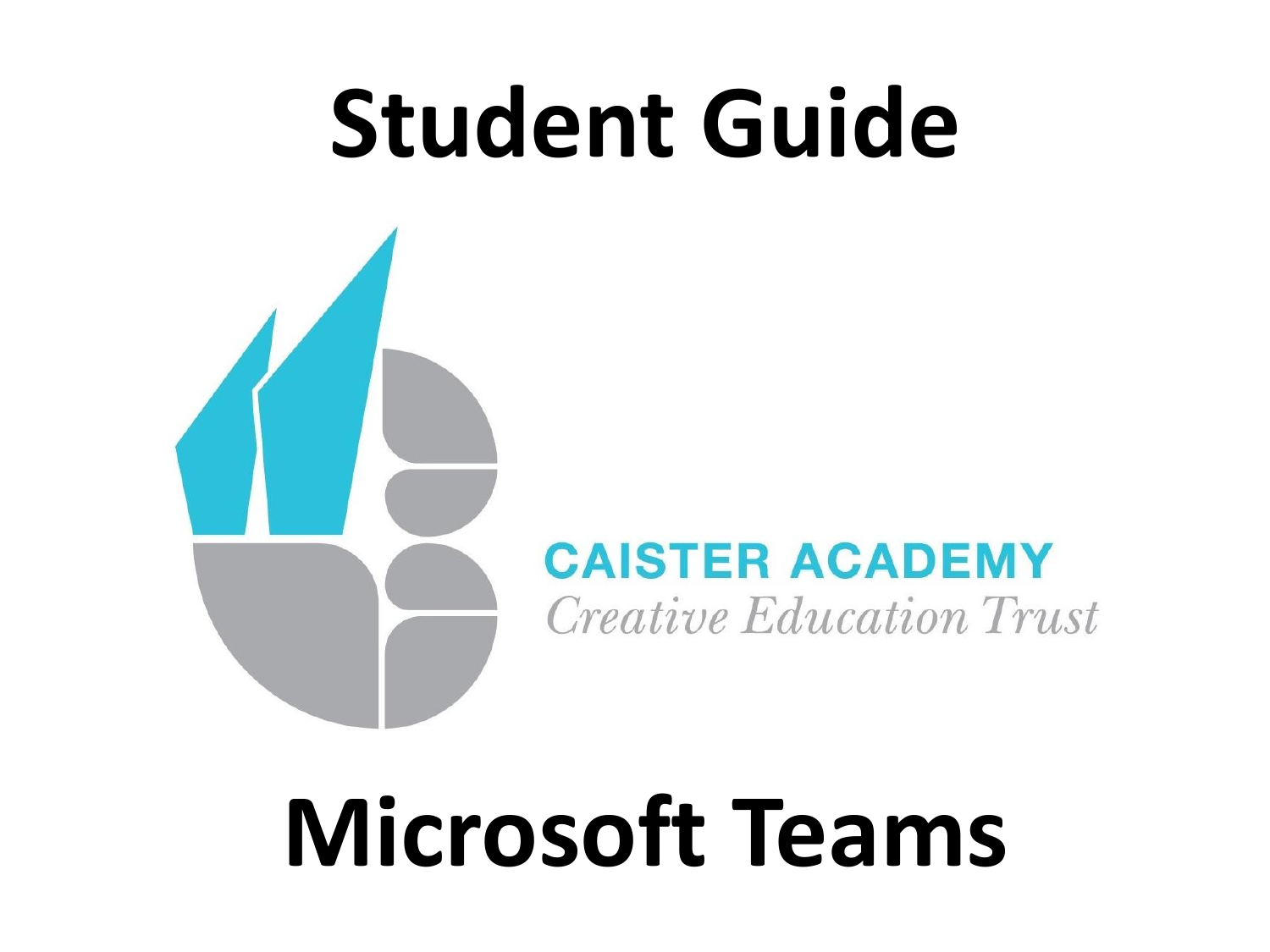# **How to access your lessons on Microsoft Teams**

## Teams can be accessed through the Caister Academy website.



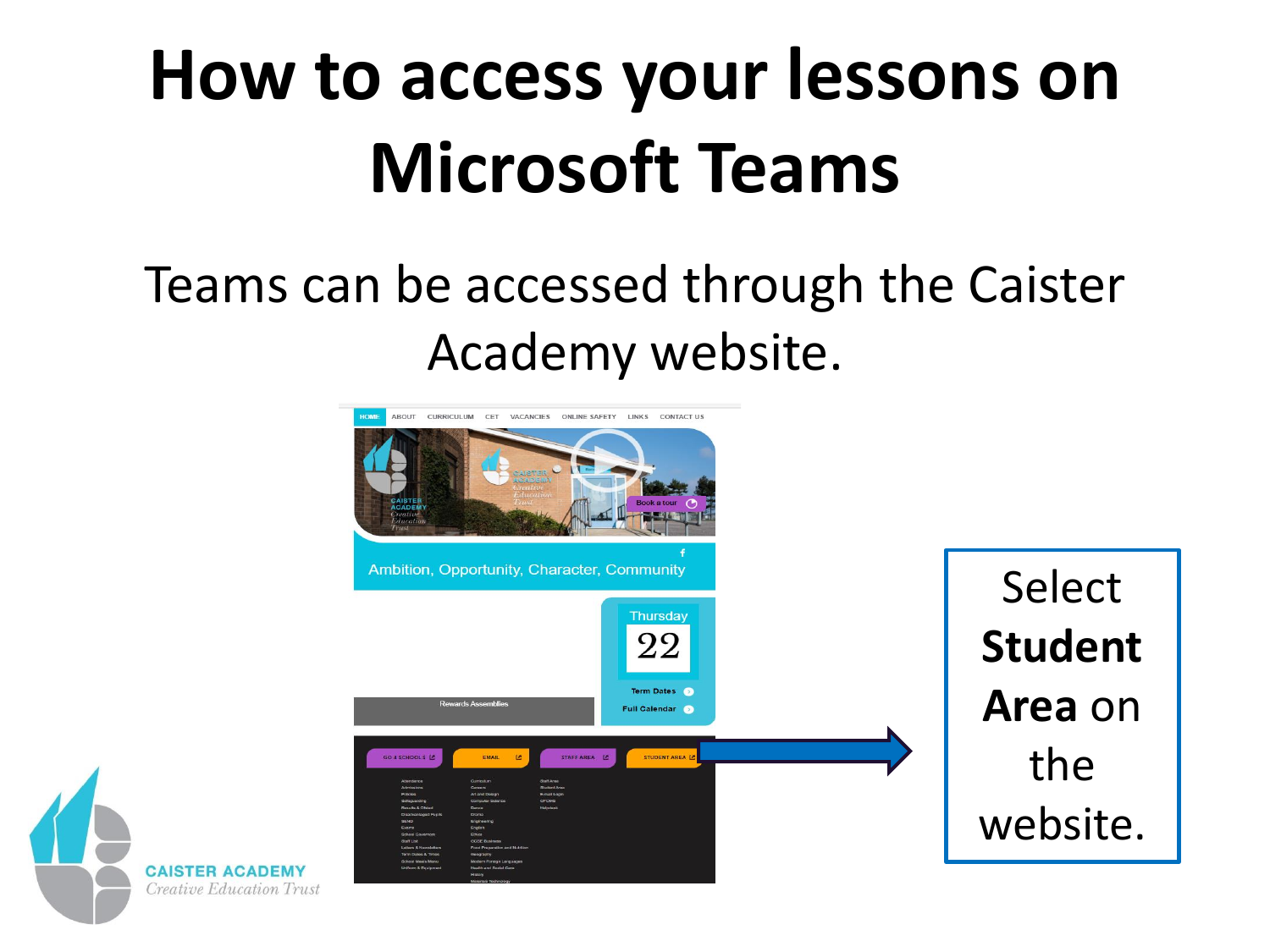### The **Student Links** menu will appear. Select **Microsoft Teams**. It will ask for your school email address.

| ☆ Not following<br>Caister Academy - Students<br>4 |                              |                       |              |                    |  |
|----------------------------------------------------|------------------------------|-----------------------|--------------|--------------------|--|
| Home                                               |                              |                       |              |                    |  |
| Documents<br>Recycle bin                           | <b>Student Links</b>         |                       |              |                    |  |
|                                                    | Caister Academy Website<br>G | <b>D</b> School Email | CO 4 Schools | Microsoft Teams    |  |
|                                                    | <b>ConeDrive</b>             | Reading Cloud         | Reading Pro  | <b>Coupe Lexia</b> |  |

|                                                           | You will be redirected |
|-----------------------------------------------------------|------------------------|
| <b>CETcloud</b>                                           | to the CET login page, |
| Type your user name and password.<br>User name:           | you can use your       |
| Password:<br>Sign In                                      | normal school          |
|                                                           | username and           |
| <b>CAISTER ACADEMY</b><br><i>Creative Education Trust</i> | password.              |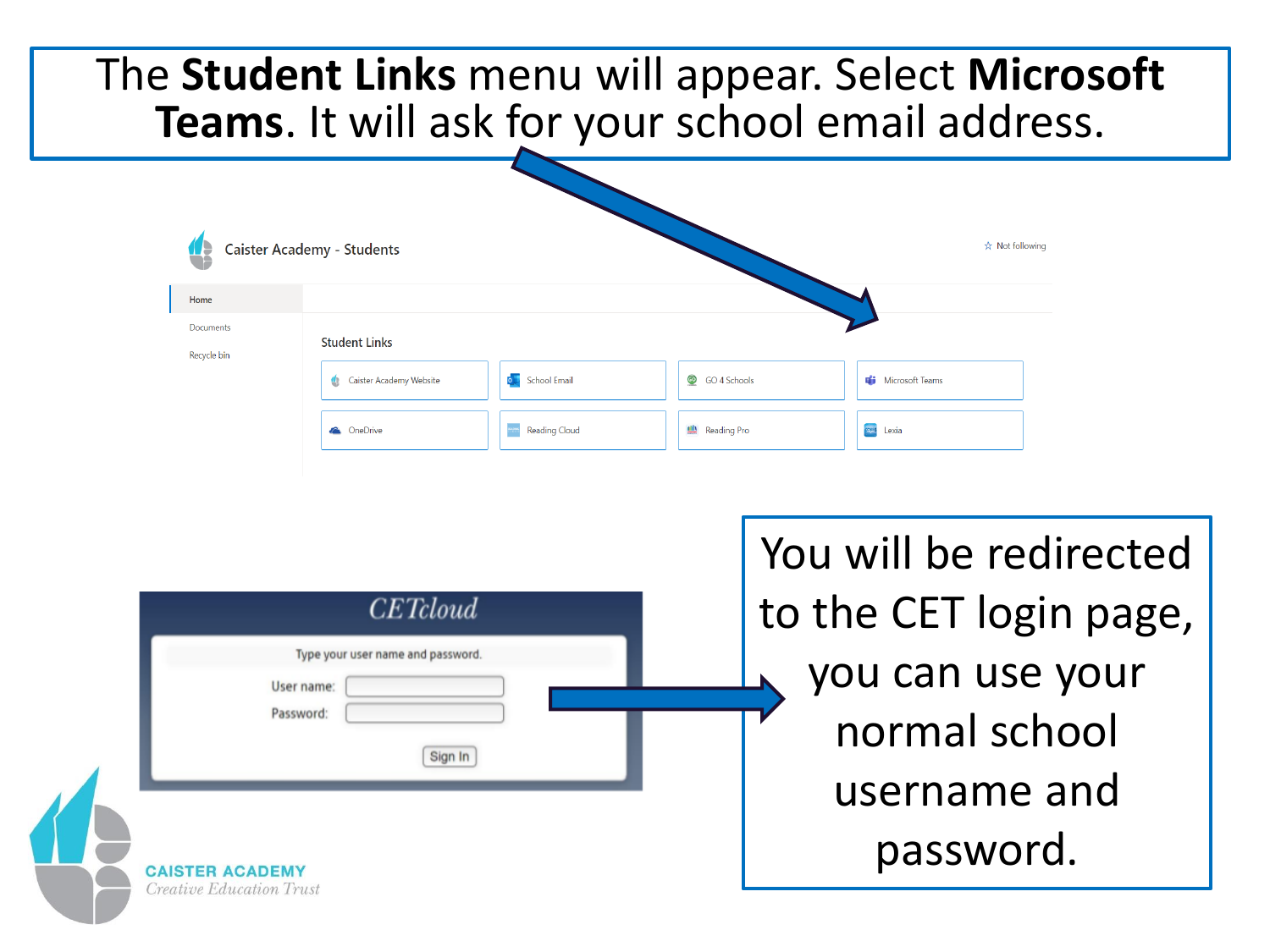#### Click on a **Team** to access conversations, files and assignments for that class.



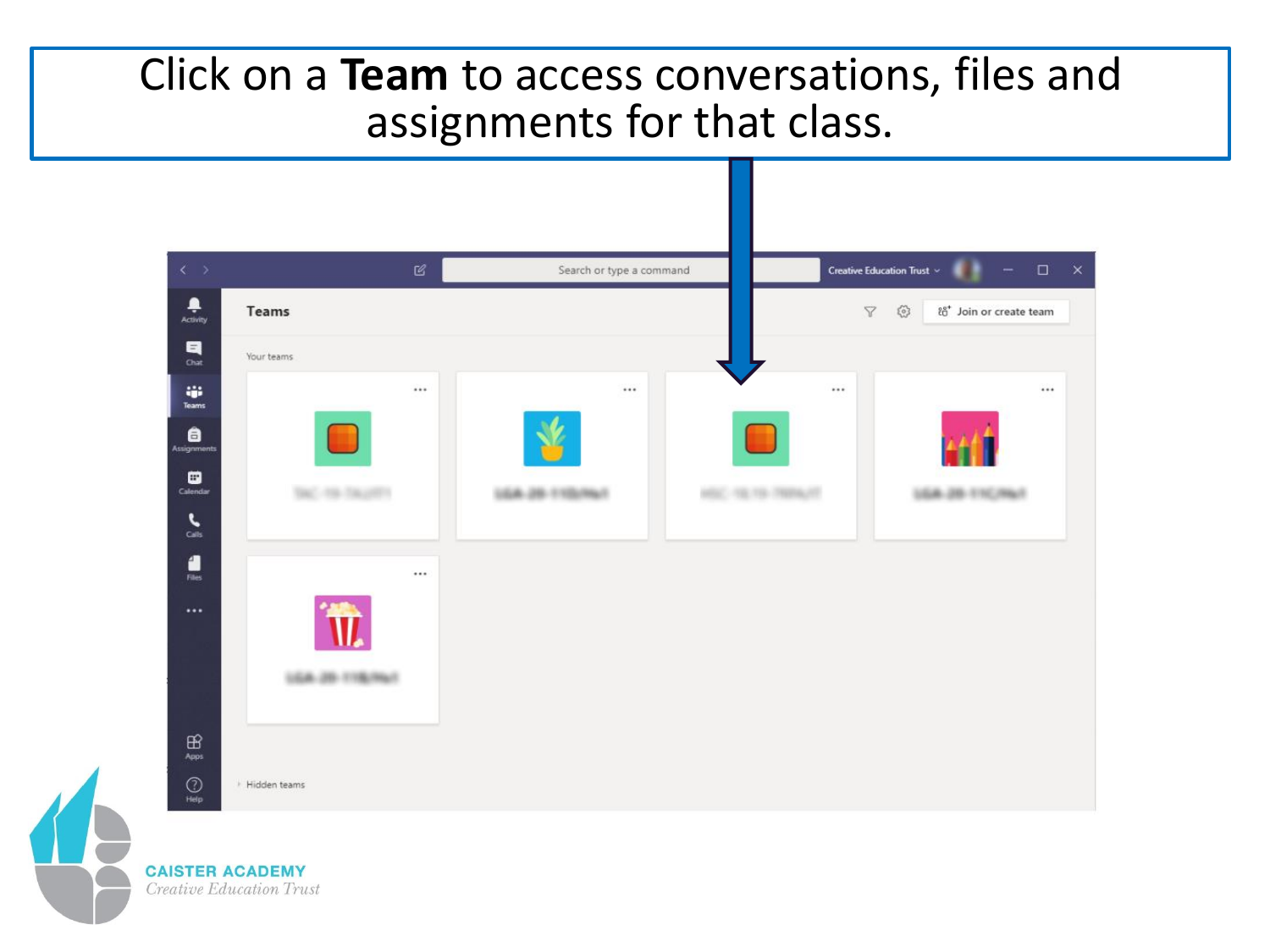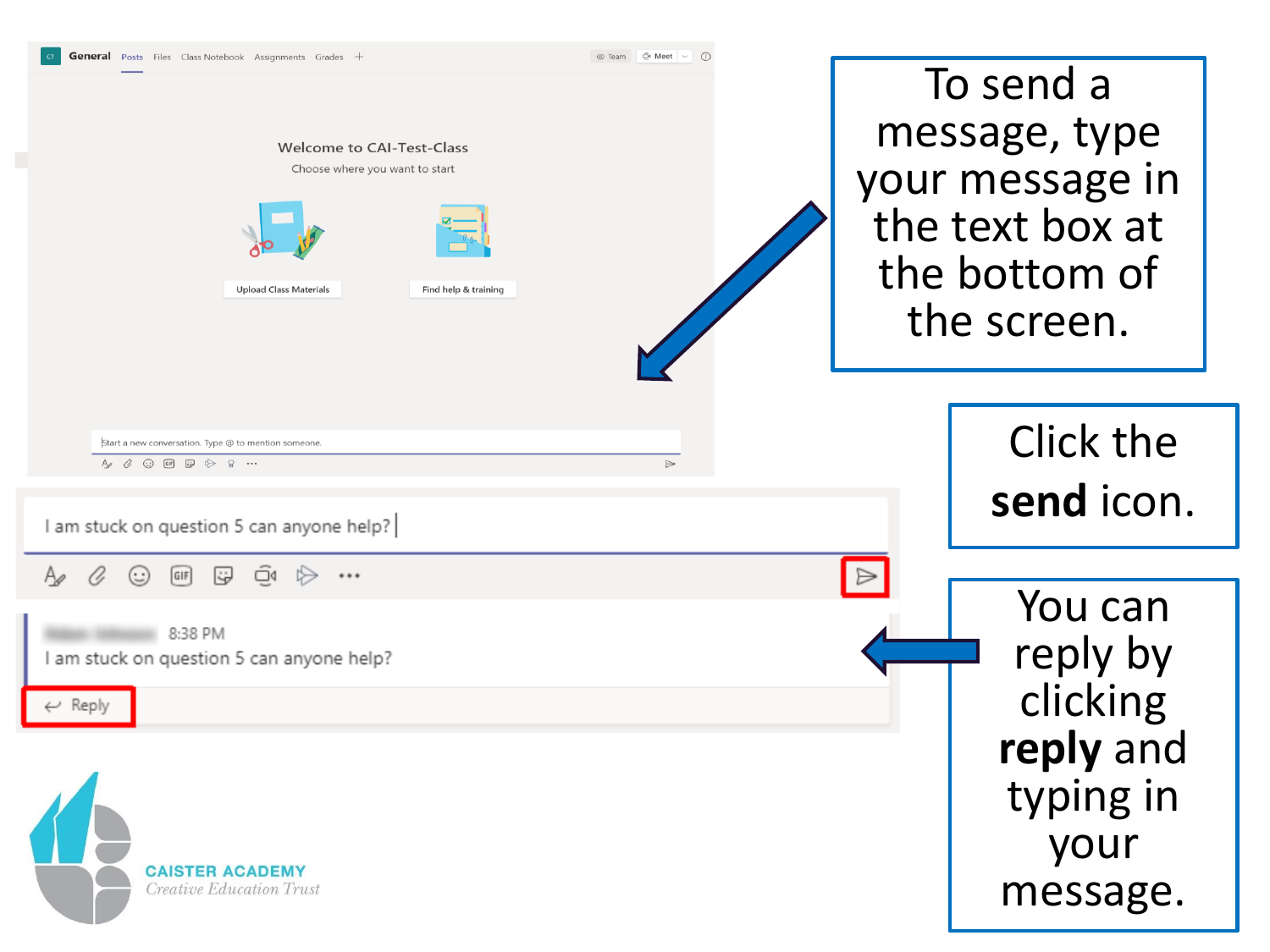## **Completing assignments on Teams**

Your teacher will set you work to be completed by a set time. You can view your assignments in 2 different ways.

1. Select the **assignments** tab within a **Team**. You will see all the assignments set for that class.

| <b>CT</b>                                                                   |                              | General Posts Files Class Notebook Assignments Grades + |        |           |
|-----------------------------------------------------------------------------|------------------------------|---------------------------------------------------------|--------|-----------|
| <b>Back</b><br>←                                                            |                              |                                                         |        |           |
| The Treaty of Versailles - decision making<br>Due November 2, 2020 12:30 PM |                              |                                                         | Points |           |
|                                                                             |                              |                                                         |        | No points |
| Instructions                                                                | See the attached powerpoint. |                                                         |        |           |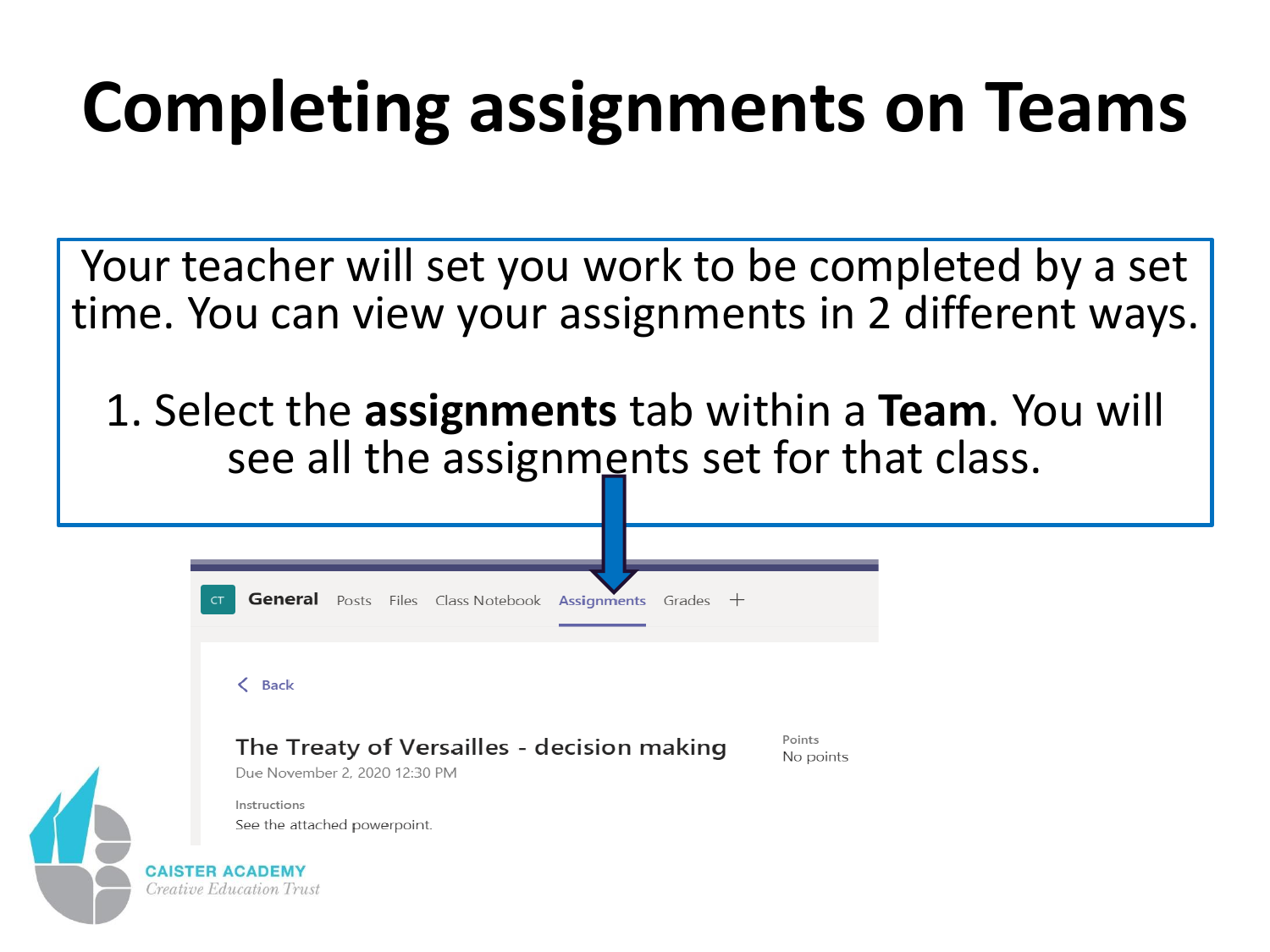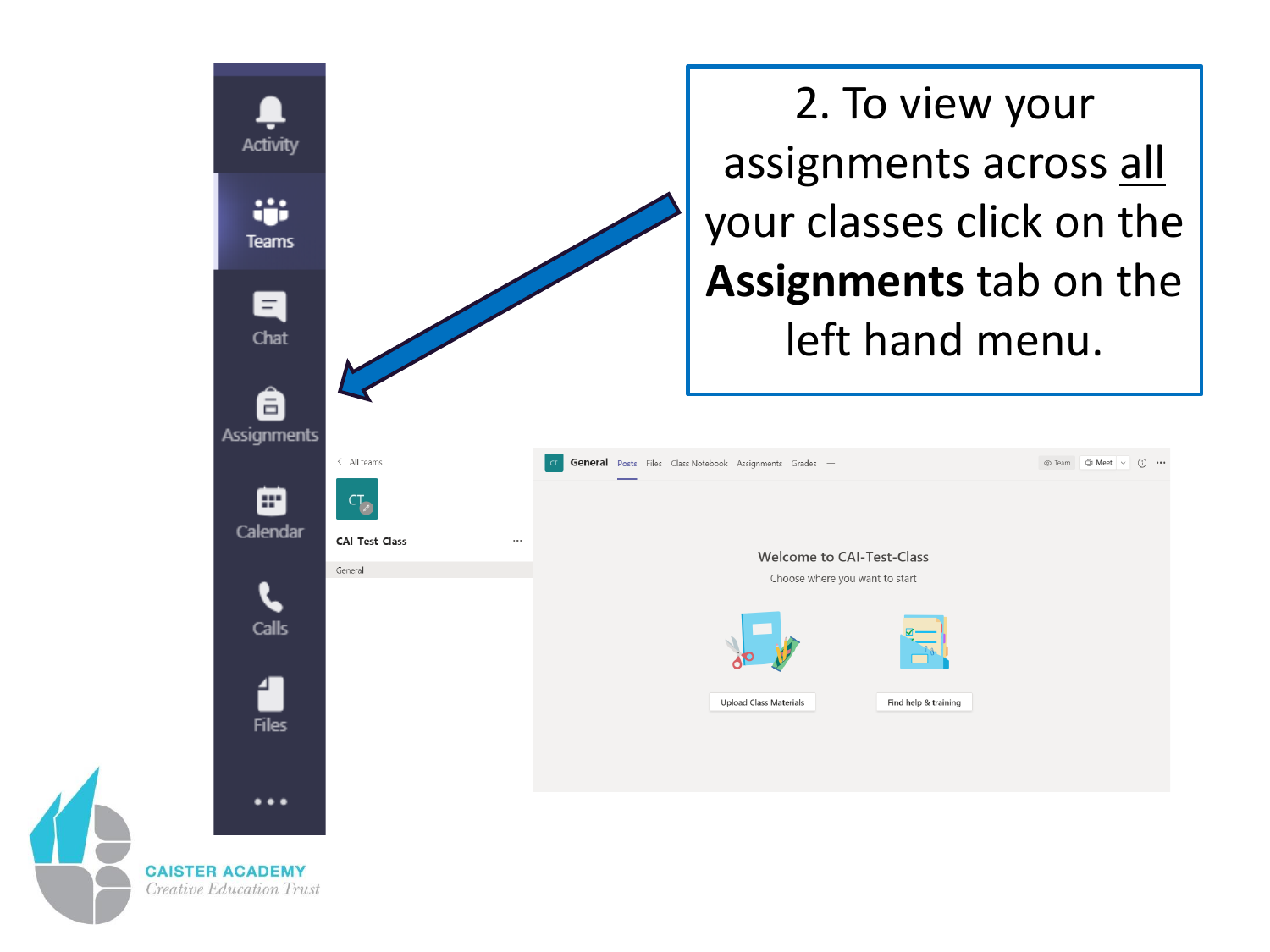### Click on the assignment to see what you need to complete.





## Click the ... to download the lesson resources, including the power point.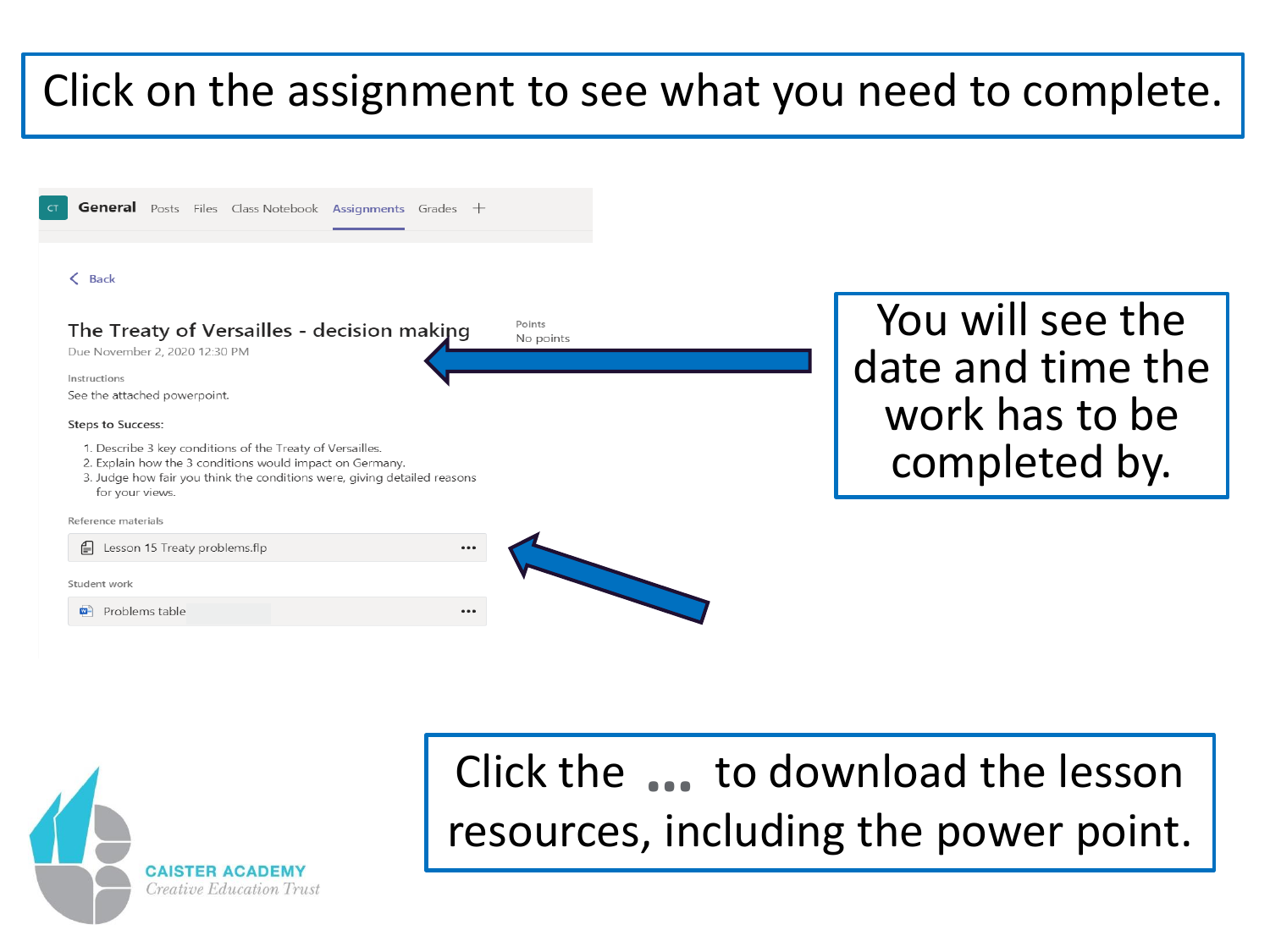#### $\langle$  Back

#### The Treaty of Versailles - decision making

Due November 2, 2020 12:30 PM

E Lesson 15 Treaty problems.flp

Instructions See the attached powerpoint.

#### Steps to Success:

- 1. Describe 3 key conditions of the Treaty of Versailles.
- 2. Explain how the 3 conditions would impact on Germany.
- 3. Judge how fair you think the conditions were, giving detailed reasons for your views.

 $\cdots$ 

**D**i Open in Teams **M** Open in Word **v** Open in Word Online  $\downarrow$  Download

Reference materials

#### Student work

 $\blacksquare$  Problems table S

Select **Open in Teams**  which will allow you to edit the document live and complete the task.

When you have finished, select **Close**  and this will automatically save your work.

|              |                                |                                                                                                                                                                                                                                                                                                                                                                                                                                                                                                                                                                              |  | Close    |
|--------------|--------------------------------|------------------------------------------------------------------------------------------------------------------------------------------------------------------------------------------------------------------------------------------------------------------------------------------------------------------------------------------------------------------------------------------------------------------------------------------------------------------------------------------------------------------------------------------------------------------------------|--|----------|
| File<br>Home | References<br>Insert<br>Layout | Review<br>Help<br>View<br>$\mathscr{D}$ Editina $\vee$<br>$\Omega$ Tell me what you want to do<br>Open in Desktop App                                                                                                                                                                                                                                                                                                                                                                                                                                                        |  | Comments |
| りゃ 門ゃ ず      |                                | $\overline{\text{Calibri}(\text{Body})} \quad \overline{\text{V}} \quad \text{11 } \quad \overline{\text{V}} \quad \text{A}^{\circ} \quad \text{A}^{\circ} \quad \text{B} \quad \text{I} \quad \underline{\text{U}} \quad \underline{\text{V}} \quad \underline{\text{V}} \quad \underline{\text{A}} \quad \text{V} \quad \underline{\text{A}} \quad \text{V} \quad \text{A}^{\circ} \quad \cdots \quad \overline{\text{I}} \equiv \text{V} \quad \overline{\text{I}} \equiv \overline{\text{I}} \quad \overline{\text{I}} \equiv \overline{\text{I}} \quad \overline{\text$ |  |          |
|              |                                |                                                                                                                                                                                                                                                                                                                                                                                                                                                                                                                                                                              |  |          |
|              |                                |                                                                                                                                                                                                                                                                                                                                                                                                                                                                                                                                                                              |  |          |
|              | <b>Decision made</b>           | <b>Problems with this decision</b>                                                                                                                                                                                                                                                                                                                                                                                                                                                                                                                                           |  |          |
|              |                                | There are several problems with the decision. The first problem is the fact that the reduced                                                                                                                                                                                                                                                                                                                                                                                                                                                                                 |  |          |
|              | 1. Germany must                | army would not be able to defend German should there be another war. This would make                                                                                                                                                                                                                                                                                                                                                                                                                                                                                         |  |          |
|              | reduce its army to             | German civilians feel vulnerable. This would also result in thousands of German men losing                                                                                                                                                                                                                                                                                                                                                                                                                                                                                   |  |          |
|              | 100,000 men.                   | their jobs. This would lead to a reduction in their income and would affect their quality of life.                                                                                                                                                                                                                                                                                                                                                                                                                                                                           |  |          |

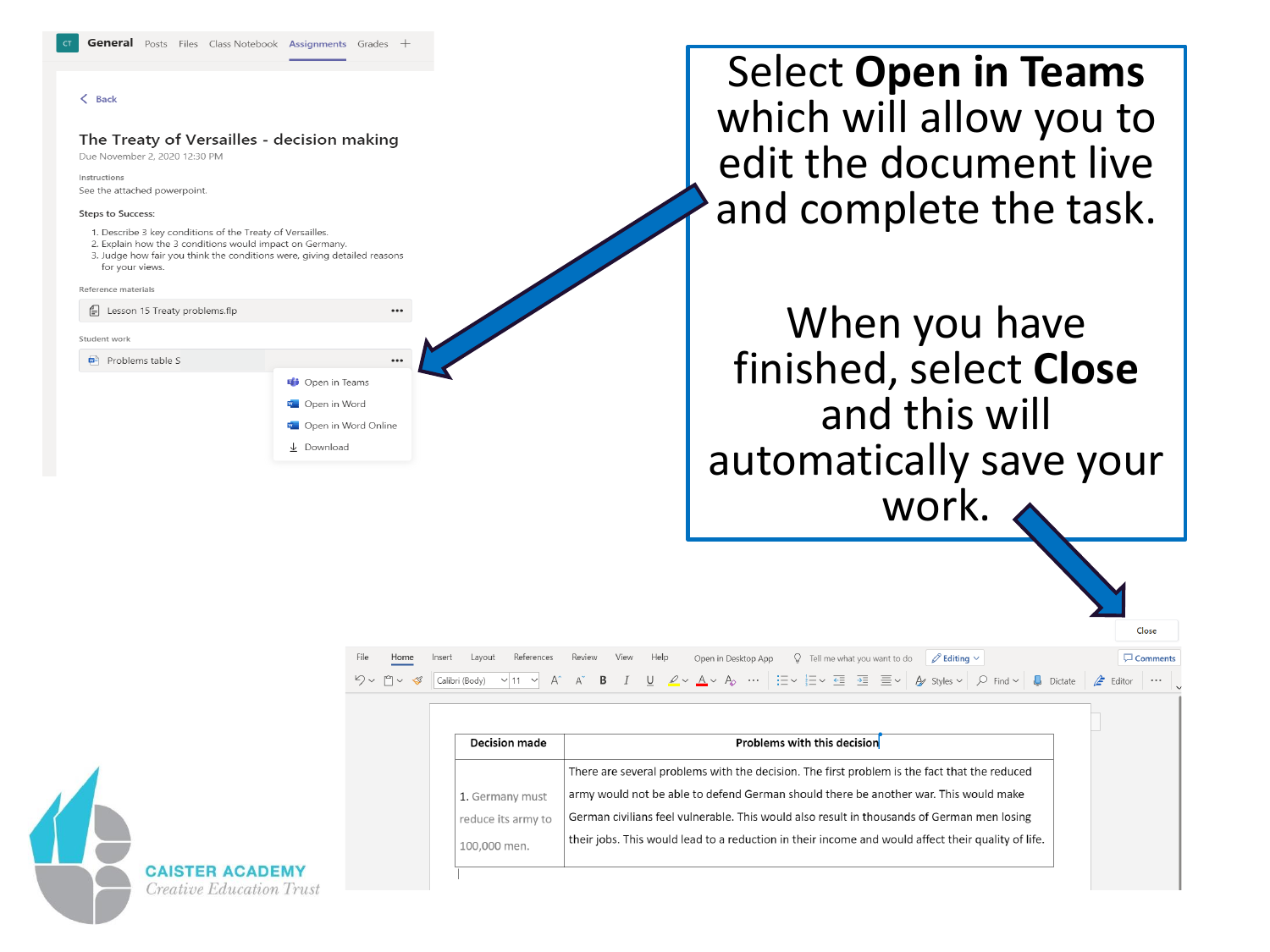## If you need to edit your work, select **Edit Document.**

|                                                       | <b>I</b> Immersive Reader                                                                                                                                                                                                                                                                                                                                                                         | / Edit Document *                                                                | e Print | $\mathbf{p}$ Find |  |  |
|-------------------------------------------------------|---------------------------------------------------------------------------------------------------------------------------------------------------------------------------------------------------------------------------------------------------------------------------------------------------------------------------------------------------------------------------------------------------|----------------------------------------------------------------------------------|---------|-------------------|--|--|
|                                                       |                                                                                                                                                                                                                                                                                                                                                                                                   | Edit<br>W<br>Make quick changes right here using<br>Word.<br>Open in Desktop App |         |                   |  |  |
| <b>Decision made</b>                                  | <b>Problems with this decision</b>                                                                                                                                                                                                                                                                                                                                                                | W<br>Use the full functionality of Microsoft                                     |         |                   |  |  |
| 1. Germany must<br>reduce its army to<br>100,000 men. | Word.<br>There are several problems with the decision. The first problem is the fact that the requeed<br>army would not be able to defend German should there be another war. This would make<br>German civilians feel vulnerable. This would also result in thousands of German men losing<br>their jobs. This would lead to a reduction in their income and would affect their quality of life. |                                                                                  |         |                   |  |  |

**Turn in** 

Close



When your have completed your work select **Turn in**.